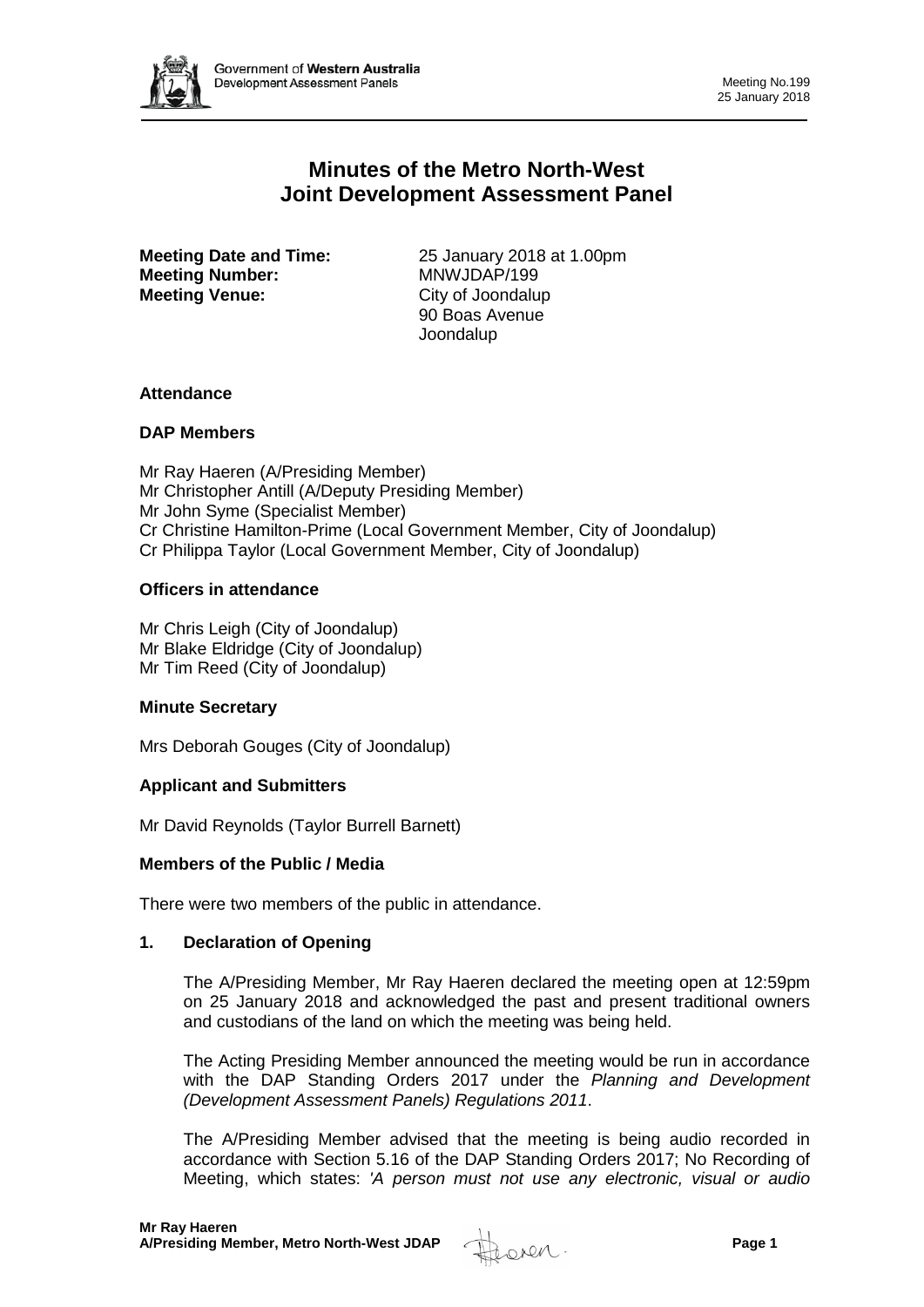

*recording device or instrument to record the proceedings of the DAP meeting unless the Presiding Member has given permission to do so.'* The Presiding Member granted permission for the minute taker to record proceedings for the purpose of the minutes only.

## **2. Apologies**

Ms Karen Hyde (Presiding Member)

## **3. Members on Leave of Absence**

Nil

## **4. Noting of Minutes**

The Minutes of Metro North-West JDAP meeting No.198 held on 17 January 2018 were not available at time of Agenda preparation.

## **5. Declaration of Due Consideration**

All members declared that they had duly considered the documents.

## **6. Disclosure of Interests**

Panel member, Ms Karen Hyde, declared an indirect pecuniary interest in item 8.1. Ms Hyde works for Taylor Burrell Barnett who has been engaged by the applicant.

In accordance with section 6.3.1 of the DAP Standing Orders 2017, the A/Presiding Member determined that the member listed above, who had disclosed a Pecuniary Interest, was not permitted to participate in the discussion or voting on the items.

## **7. Deputations and Presentations**

**7.1** Mr David Reynolds (Taylor Burrell Barnett) addressed the DAP in support of the application at Item 8.1.

## **8. Form 1 – Responsible Authority Reports – DAP Application**

| 8.1 | <b>Property Location:</b>   | Lot 83 (22) Coolibah Drive, Greenwood        |
|-----|-----------------------------|----------------------------------------------|
|     |                             | Lot 84 (20 and 20A Coolibah Drive, Greenwood |
|     | <b>Application Details:</b> | <b>Child Care Centre</b>                     |
|     | Applicant:                  | Paul Murray                                  |
|     | Owner:                      | Rebecca Margaret Thomson                     |
|     |                             | Sean Michael Comiskey                        |
|     |                             | Luke Damien Comiskey                         |
|     | Responsible authority:      | City of Joondalup                            |
|     | DAP File No:                | DAP/17/01309                                 |
|     |                             |                                              |

#### **REPORT RECOMMENDATION**

**Moved by:** Cr Philippa Taylor **Seconded by:** Cr Christine Hamilton-Prime

That the Metro North-West JDAP resolves to:

**Mr Ray Haeren A/Presiding Member, Metro North-West JDAP Page 2** 

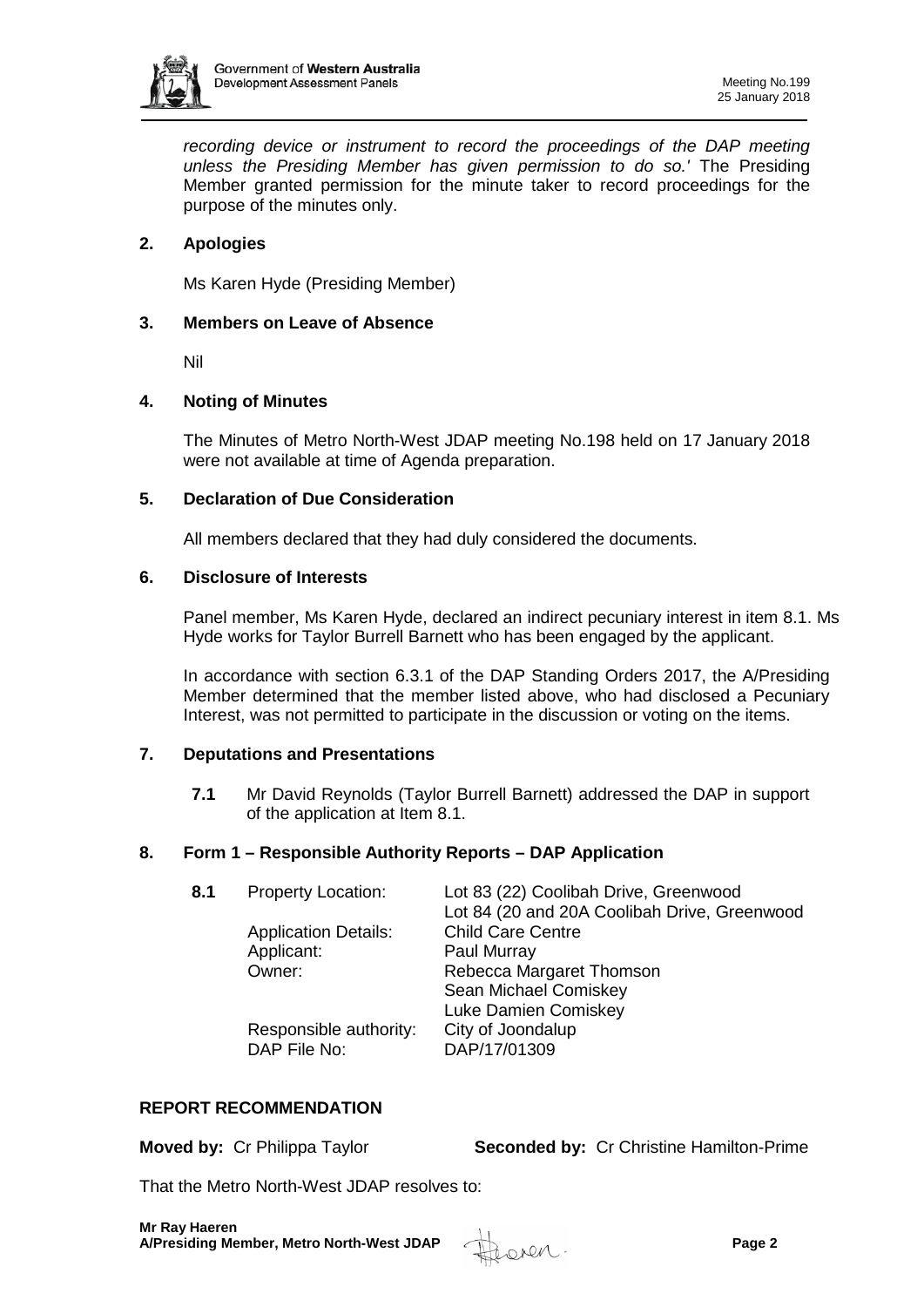

1. **Approve** DAP Application reference DAP/17/01309 and accompanying plans (Attachment 2) in accordance with Clause 68 of the *Planning and Development (Local Planning Schemes) Regulations 2015* and the provisions of Clause 4.5.1 of the *City of Joondalup District Planning Scheme No. 2*, subject to the following conditions:

## **Conditions**

- 1. This decision constitutes planning approval only and is valid for a period of two years from the date of approval. If the subject development is not substantially commenced within the two year period, the approval shall lapse and be of no further effect.
- 2. Lot 83 (22) Coolibah Drive and Lot 84 (20 and 20A) Coolibah Drive, Greenwood shall be amalgamated, prior to commencement of development of the Child Care Centre.
- 3. This approval only relates to the new Child Care Centre and associated works only as indicated on the approved plans. It does not relate to any other development on the lot.
- 4. Detailed landscaping plans shall be submitted to and approved by the City prior to the commencement of development. These landscaping plans are to indicate the proposed landscaping treatment(s) of the subject site and the adjoining road verge(s), and shall:
	- Be drawn at an appropriate scale of either 1:100, 1:200 or 1:500;
	- Provide all details relating to paving, treatment of verges and tree planting in the car park;
	- Provide a minimum of one shade tree per four car bays within new car parking areas;
	- Show spot levels and/or contours of the site:
	- Indicate any natural vegetation to be retained and the proposed manner in which this will be managed;
	- Be based on water sensitive urban design principles to the satisfaction of the City;
	- Be based on Designing out Crime principles to the satisfaction of the City; and
	- Show all irrigation design details.
- 5. Landscaping and reticulation shall be established in accordance with the approved landscaping plans, Australian Standards and best trade practice prior to the development first being occupied and thereafter maintained to the satisfaction of the City.
- 6. A Construction Management Plan shall be submitted to and approved by the City prior to the commencement of development. The management plan shall detail how it is proposed to manage:
	- all forward works for the site;
	- the delivery of materials and equipment to the site;
	- the storage of materials and equipment on the site;

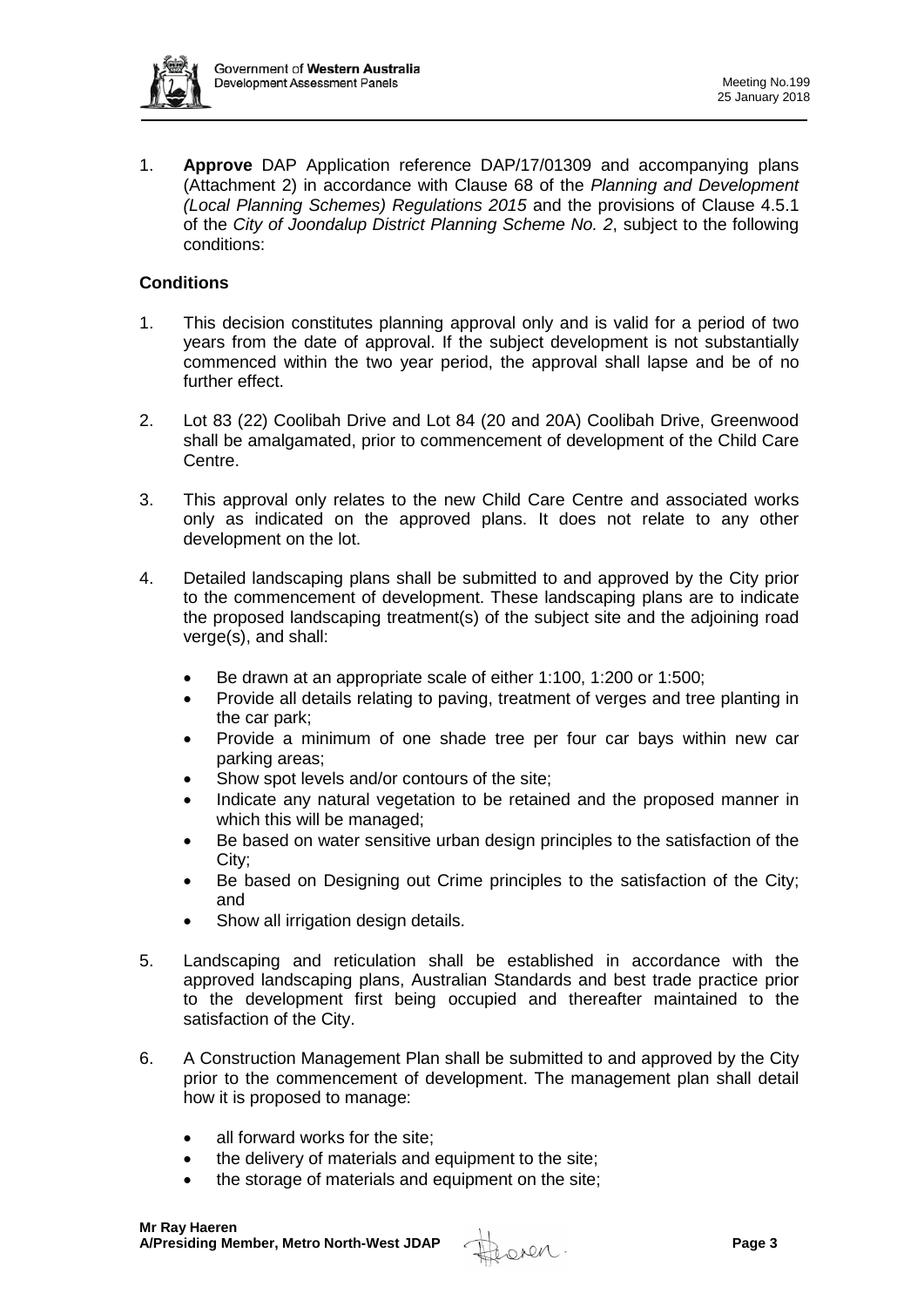

- the parking arrangements for the contractors and subcontractors;
- the management of dust during the construction process:
- access to car parking and the centre for staff and customers; and
- other matters likely to impact on the surrounding properties.

Works shall be undertaken in accordance with the approved Construction Management Plan.

- 7. A full schedule of colours and materials for all exterior parts to the development (including any retaining walls) shall be submitted to and approved by the City prior to the commencement of development. Development shall be in accordance with the approved schedule and all external materials and finishes shall be maintained to a high standard, including being free of vandalism, to the satisfaction of the City.
- 8. The external surface of the development, including roofing, shall be finished in materials and colours that have low reflective characteristics, to the satisfaction of the City. The external surfaces shall be treated to the satisfaction of the City if it is determined by the City that glare from the completed development has a significant adverse effect on the amenity of adjoining or nearby neighbours.
- 9. The car parking bays, driveways and access points shown on the approved plans are to be designed, constructed, drained and marked in accordance with the Australian Standard for Off-street Car Parking (AS/NZS2890.1 2004) and Offstreet Parking for People with Disabilities (AS/NZS2890.6 2009), prior to the occupation of the development. These bays are to be thereafter maintained to the satisfaction of the City.
- 10. The applicant shall remove the existing crossovers (as depicted on the approved plans), make good the verge, and reinstate the footpaths to the specifications and satisfaction of the City, prior to occupation.
- 11. All development shall be contained within the property boundaries.
- 12. All stormwater shall be collected on-site and disposed of in a manner acceptable to the City.
- 13. All external walls and retaining walls of the development shall be of a clean finish, and shall at all times be maintained to a high standard, including being free of vandalism, to the satisfaction of the City.
- 14. Any proposed external building plant, including air conditioning units, piping, ducting and water tanks, being located so as to minimise any visual and noise impact on surrounding landowners, and screened from view from the street, and where practicable from adjoining buildings, with details of the location of such plant being submitted for approval by the City prior to the commencement of development. Works shall be undertaken in accordance with the approved details.
- 15. The hours of operation for the centre shall be between 7:00am to 6:30pm Monday to Friday. Child Care Centre staff shall not arrive at the centre before 6:30am, and be off site by 7:00pm.

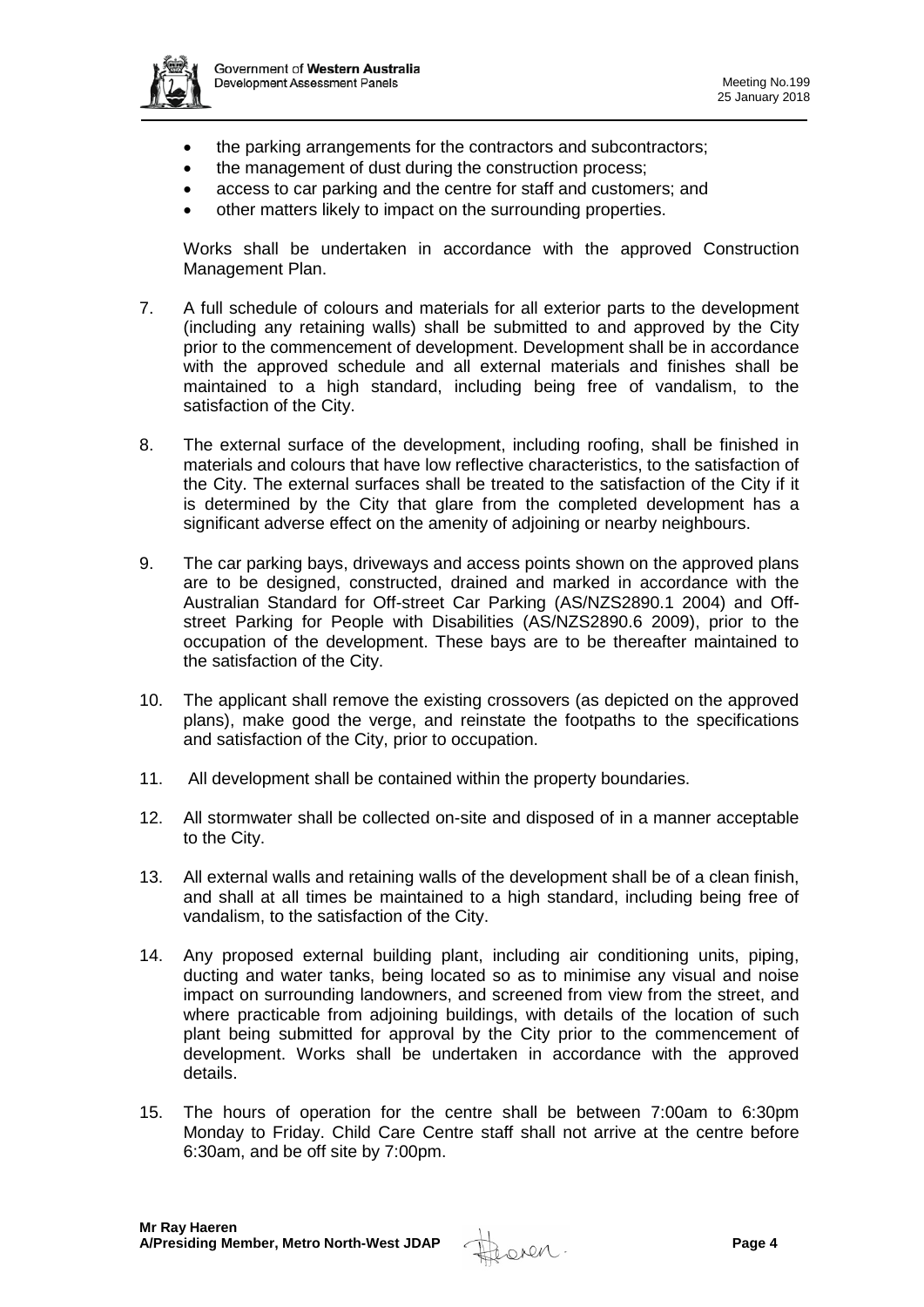

- 16. Staff car parking bays are to be provided at a rate of 1 car bay per staff member on site at any one time to a maximum of 13 car bays. Car bays numbered 1-9 are to be marked and permanently set aside for staff only as per the recommendation of Part 6 - Recommendations of the Environmental Noise Assessment, to the satisfaction of the City.
- 17. Refuse management shall be undertaken in accordance with the Waste Management Plan dated 16 November 2017.
- 18. The Child Care Centre shall comply with Part 6 Recommendations of the Environmental Noise Assessment by Lloyd George Acoustics Pty Ltd dated 22 September 2017 to the satisfaction of the City.
- 19. Signage shall:
	- Not be illuminated;
	- Be established and thereafter maintained to the satisfaction of the City;
	- Not include fluorescent, reflective or retro reflective colours.

Details of the signage facing Coolibah Drive, Callistemon Street and Pimelia Court shall be submitted to the City for approval prior to commencement of development.

## **Advice Notes**

- 1. This approval does not include the dividing fence(s) shown on the approved plans. You are advised that in accordance with the *Dividing Fences Act 1961* you are required to reach agreement with the adjoining owners as to the height, appearance and location of the dividing fence. Further information is available at [www.buildingcommission.wa.gov.au.](http://www.buildingcommission.wa.gov.au/)
- 2. Any existing footpath and kerbing shall be retained and protected during construction of the development and shall not be removed or altered for the purposes of a vehicle crossover. Should the footpath/kerb be damaged during the construction of the development, it shall be reinstated to the satisfaction of the City.
- 3. The applicant is advised that the premise is to be set up and run in compliance with the *Food Act 2008* and the *Australia New Zealand Food Standards Code*.
	- Applicant is encouraged to send in kitchen plans for comment prior to lodging a certified building permit.
	- The proprietor will likely need to develop and implement a Food Safety Programme in accordance with Standard 3 of the *Australia New Zealand Food Standards Code* prior to operating.
	- For further information please contact Health & Environmental Services on 9400 4933.
- 4. The applicant is advised that the development is to be designed, constructed and run in accordance with the *Environmental Protect Act 1986* and the *Environmental Protection (Noise) Regulations 1997.*
- 5. All commercial premises within the City of Joondalup are required to store bins within a bin store that incorporates wash-down facilities. Minimum specification is

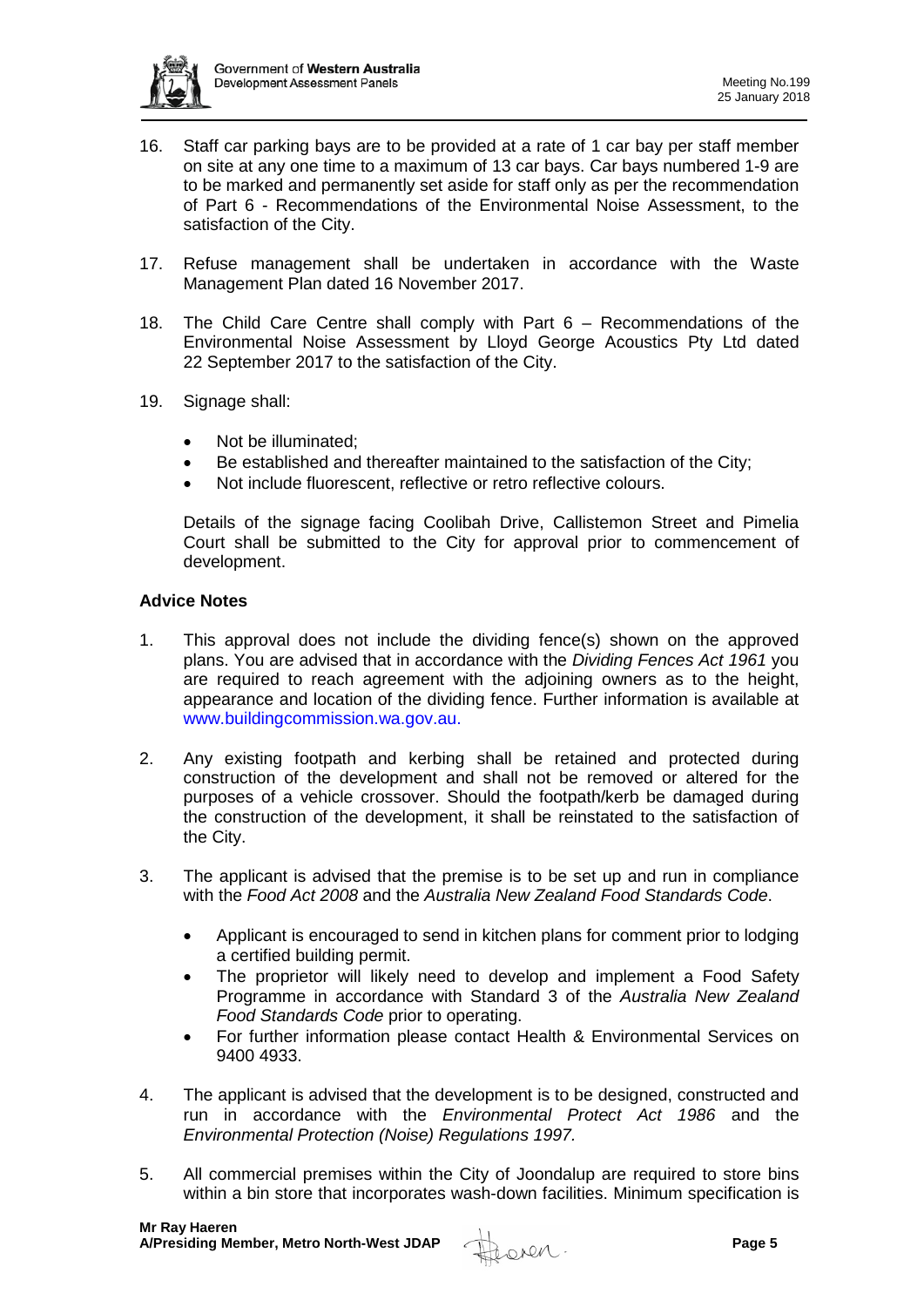

a 1.5m x 1.5m concrete pad graded to a floor waste connected to sewer and a hose cock.

6. With respect to the hours of operation the applicant is advised that staff may be permitted on site prior to 7:00am, however it is requested that staff be vigilant in ensuring parents do not drop children off prior to this time.

## **AMENDING MOTION**

**Moved by:** Cr Christine Hamilton-Prime **Seconded by:** Cr Philippa Taylor

To insert the following as an additional Condition:

*20. The undercroft parking area shall be secured and inaccessible at all times outside of the approved hours of operation.* 

To insert the following as additional Advice Notes:

- *7. In relation to Condition 4, the applicant is encouraged to incorporate native shade trees as part of landscaping for the site.*
- *8. In relation to Condition 6, the Construction Management Plan is to include details of the method of retaining and fill to the southern boundary.*

**REASON: To provide safety to staff using the undercroft parking area, to encourage the use of native trees on the development site and to ensure the correct method of retaining and fill is used on the southern boundary of the development site.** 

**The Amending Motion was put and CARRIED UNANIMOUSLY.**

#### **AMENDING MOTION**

**Moved by:** Cr Philippa Taylor **Seconded by:** Cr Christine Hamilton-Prime

To insert the following as an additional Advice Note:

*9. In relation to the balustrade on Pimelea Court frontage that design and materials be incorporated to prevent uncontrolled egress by children.* 

## **REASON: To prevent injury to children using the pathway.**

**The Amending Motion was put and CARRIED UNANIMOUSLY.**

## **REPORT RECOMMENDATION (AS AMENDED)**

That the Metro North-West JDAP resolves to:

1. **Approve** DAP Application reference DAP/17/01309 and accompanying plans (Attachment 2) in accordance with Clause 68 of the *Planning and Development (Local Planning Schemes) Regulations 2015* and the provisions of Clause 4.5.1

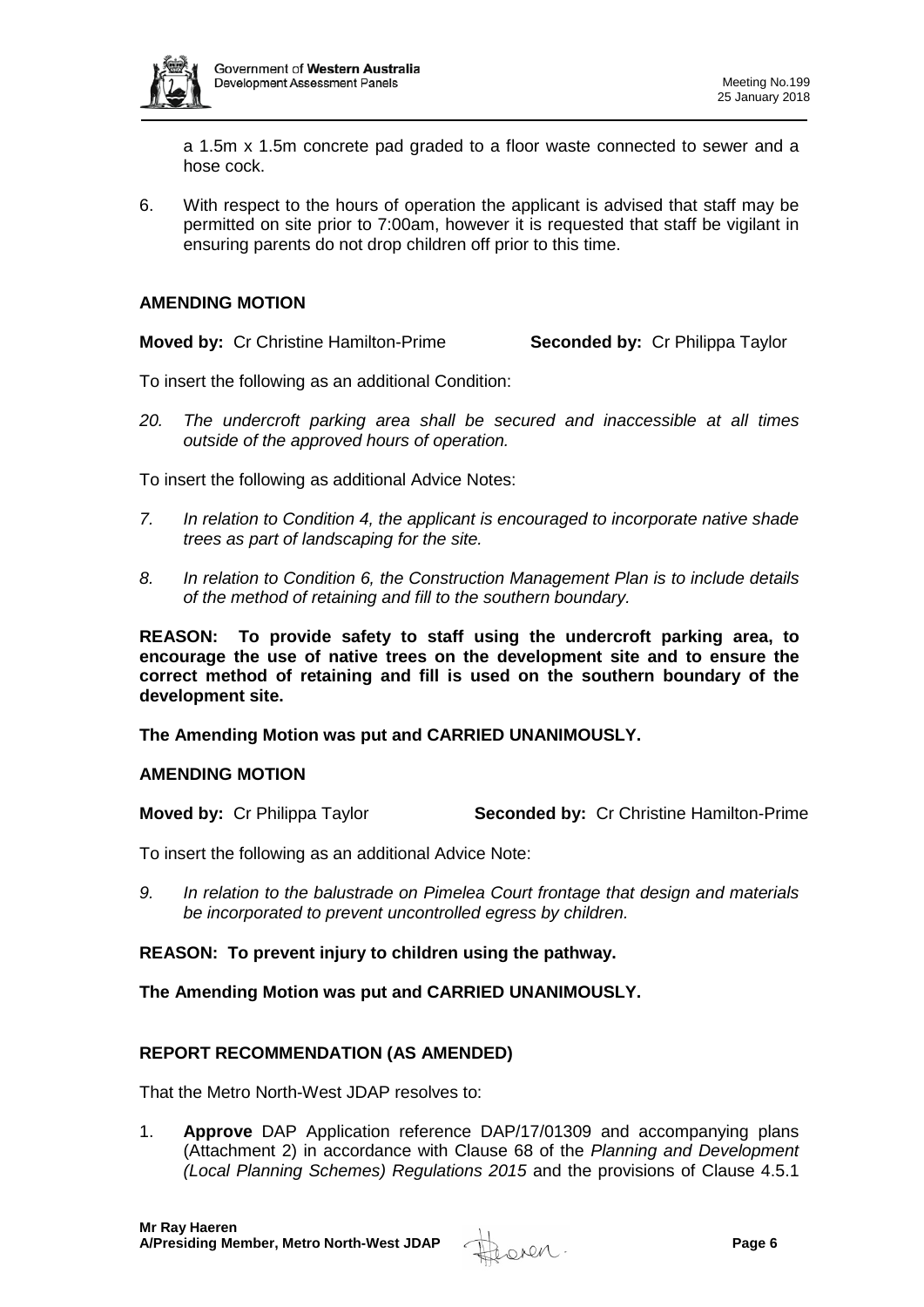

of the *City of Joondalup District Planning Scheme No. 2*, subject to the following conditions:

## **Conditions**

- 1. This decision constitutes planning approval only and is valid for a period of two years from the date of approval. If the subject development is not substantially commenced within the two year period, the approval shall lapse and be of no further effect.
- 2. Lot 83 (22) Coolibah Drive and Lot 84 (20 and 20A) Coolibah Drive, Greenwood shall be amalgamated, prior to commencement of development of the Child Care Centre.
- 3. This approval only relates to the new Child Care Centre and associated works only as indicated on the approved plans. It does not relate to any other development on the lot.
- 4. Detailed landscaping plans shall be submitted to and approved by the City prior to the commencement of development. These landscaping plans are to indicate the proposed landscaping treatment(s) of the subject site and the adjoining road verge(s), and shall:
	- Be drawn at an appropriate scale of either 1:100, 1:200 or 1:500;
	- Provide all details relating to paving, treatment of verges and tree planting in the car park;
	- Provide a minimum of one shade tree per four car bays within new car parking areas;
	- Show spot levels and/or contours of the site;
	- Indicate any natural vegetation to be retained and the proposed manner in which this will be managed;
	- Be based on water sensitive urban design principles to the satisfaction of the City;
	- Be based on Designing out Crime principles to the satisfaction of the City; and
	- Show all irrigation design details.
- 5. Landscaping and reticulation shall be established in accordance with the approved landscaping plans, Australian Standards and best trade practice prior to the development first being occupied and thereafter maintained to the satisfaction of the City.
- 6. A Construction Management Plan shall be submitted to and approved by the City prior to the commencement of development. The management plan shall detail how it is proposed to manage:
	- all forward works for the site;
	- the delivery of materials and equipment to the site:
	- the storage of materials and equipment on the site:
	- the parking arrangements for the contractors and subcontractors;
	- the management of dust during the construction process;
	- access to car parking and the centre for staff and customers; and
	- other matters likely to impact on the surrounding properties.

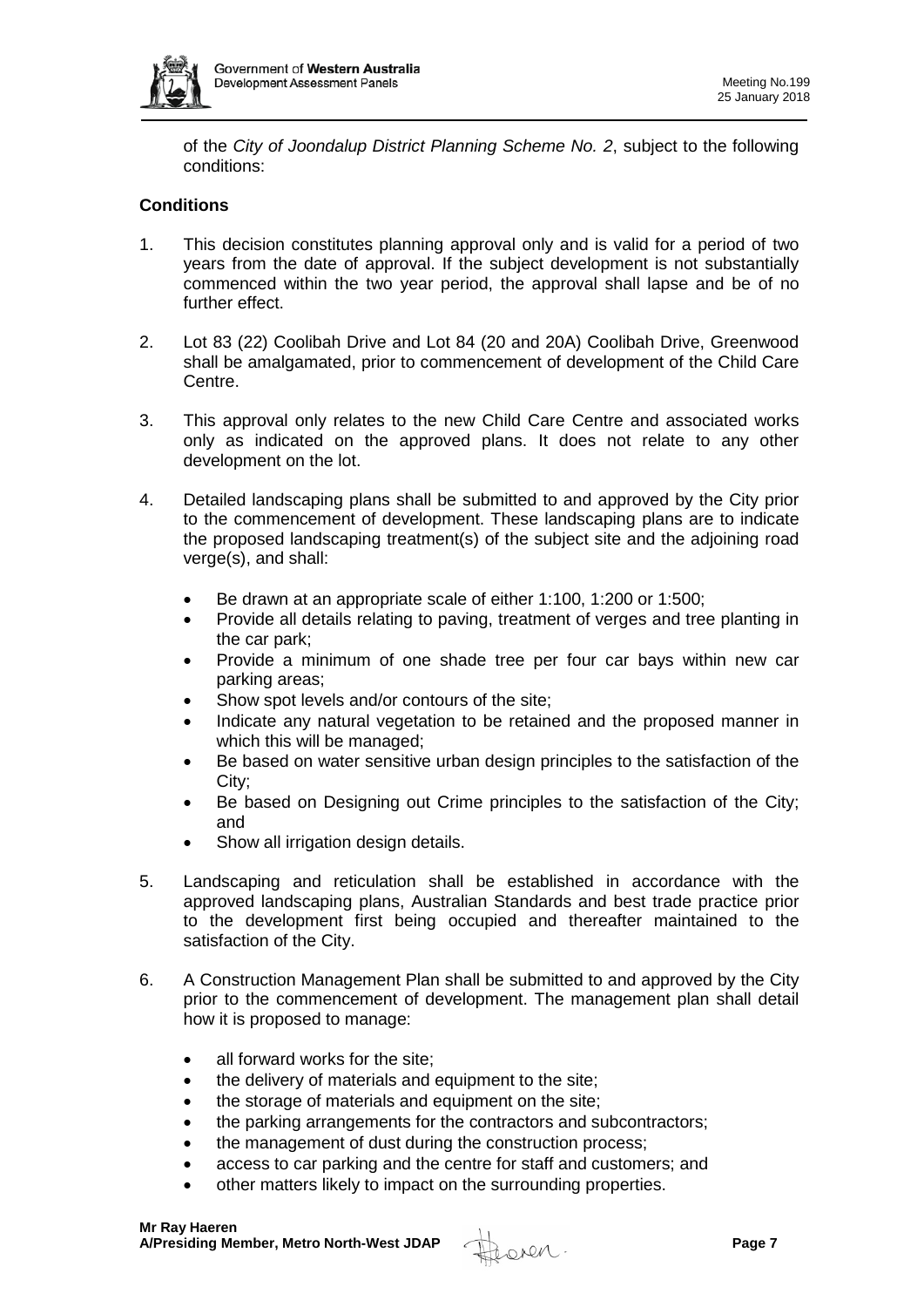Works shall be undertaken in accordance with the approved Construction Management Plan.

- 7. A full schedule of colours and materials for all exterior parts to the development (including any retaining walls) shall be submitted to and approved by the City prior to the commencement of development. Development shall be in accordance with the approved schedule and all external materials and finishes shall be maintained to a high standard, including being free of vandalism, to the satisfaction of the City.
- 8. The external surface of the development, including roofing, shall be finished in materials and colours that have low reflective characteristics, to the satisfaction of the City. The external surfaces shall be treated to the satisfaction of the City if it is determined by the City that glare from the completed development has a significant adverse effect on the amenity of adjoining or nearby neighbours.
- 9. The car parking bays, driveways and access points shown on the approved plans are to be designed, constructed, drained and marked in accordance with the Australian Standard for Off-street Car Parking (AS/NZS2890.1 2004) and Offstreet Parking for People with Disabilities (AS/NZS2890.6 2009), prior to the occupation of the development. These bays are to be thereafter maintained to the satisfaction of the City.
- 10. The applicant shall remove the existing crossovers (as depicted on the approved plans), make good the verge, and reinstate the footpaths to the specifications and satisfaction of the City, prior to occupation.
- 11. All development shall be contained within the property boundaries.
- 12. All stormwater shall be collected on-site and disposed of in a manner acceptable to the City.
- 13. All external walls and retaining walls of the development shall be of a clean finish, and shall at all times be maintained to a high standard, including being free of vandalism, to the satisfaction of the City.
- 14. Any proposed external building plant, including air conditioning units, piping, ducting and water tanks, being located so as to minimise any visual and noise impact on surrounding landowners, and screened from view from the street, and where practicable from adjoining buildings, with details of the location of such plant being submitted for approval by the City prior to the commencement of development. Works shall be undertaken in accordance with the approved details.
- 15. The hours of operation for the centre shall be between 7:00am to 6:30pm Monday to Friday. Child Care Centre staff shall not arrive at the centre before 6:30am, and be off site by 7:00pm.
- 16. Staff car parking bays are to be provided at a rate of 1 car bay per staff member on site at any one time to a maximum of 13 car bays. Car bays numbered 1-9 are to be marked and permanently set aside for staff only as per the recommendation of Part 6 - Recommendations of the Environmental Noise Assessment, to the satisfaction of the City.

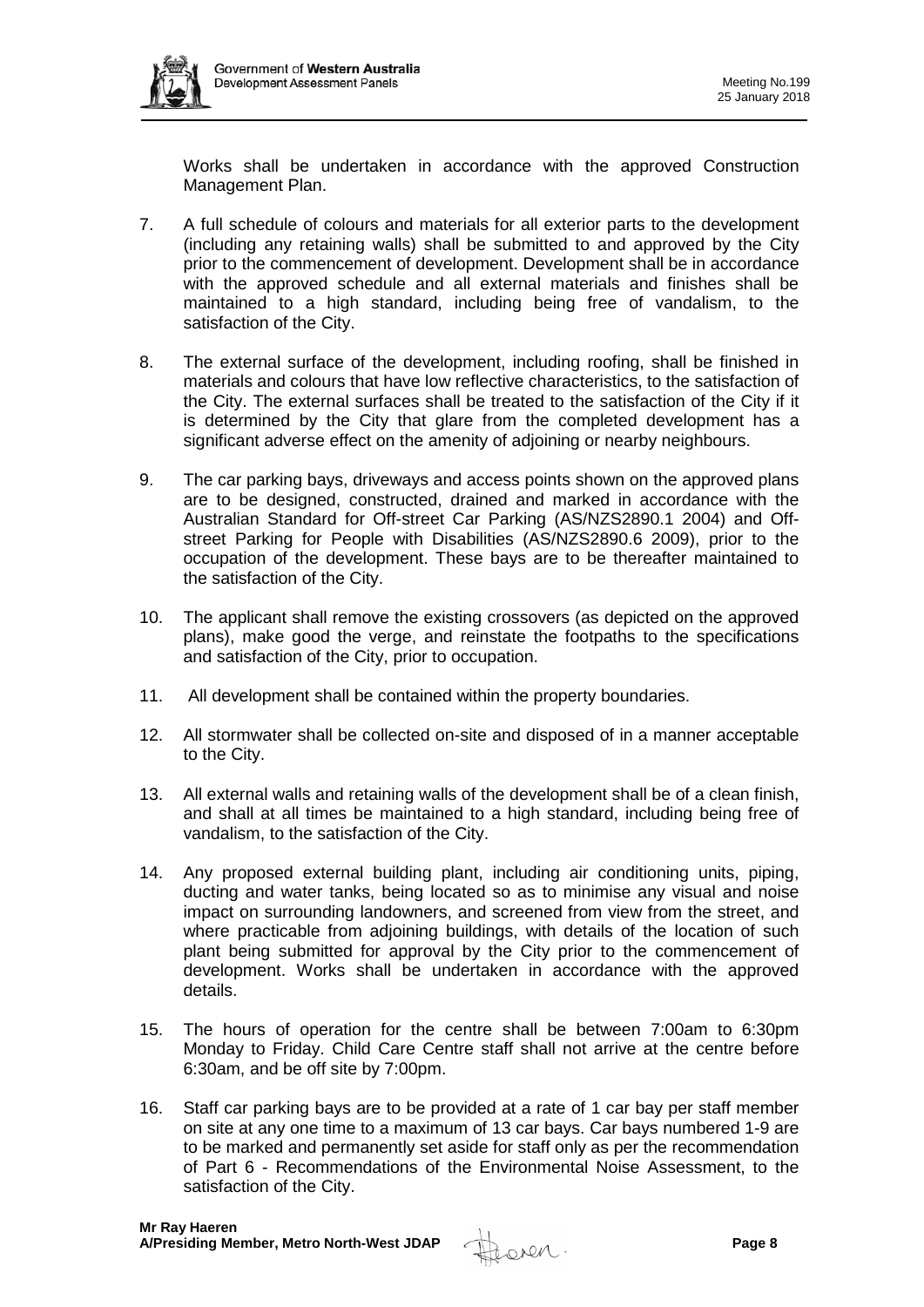

- 17. Refuse management shall be undertaken in accordance with the Waste Management Plan dated 16 November 2017.
- 18. The Child Care Centre shall comply with Part 6 Recommendations of the Environmental Noise Assessment by Lloyd George Acoustics Pty Ltd dated 22 September 2017 to the satisfaction of the City.
- 19. Signage shall:
	- Not be illuminated;
	- Be established and thereafter maintained to the satisfaction of the City;
	- Not include fluorescent, reflective or retro reflective colours.

Details of the signage facing Coolibah Drive, Callistemon Street and Pimelia Court shall be submitted to the City for approval prior to commencement of development.

20. The undercroft parking area shall be secured and inaccessible at all times outside of the approved hours of operation.

## **Advice Notes**

- 1. This approval does not include the dividing fence(s) shown on the approved plans. You are advised that in accordance with the *Dividing Fences Act 1961* you are required to reach agreement with the adjoining owners as to the height, appearance and location of the dividing fence. Further information is available at [www.buildingcommission.wa.gov.au.](http://www.buildingcommission.wa.gov.au/)
- 2. Any existing footpath and kerbing shall be retained and protected during construction of the development and shall not be removed or altered for the purposes of a vehicle crossover. Should the footpath/kerb be damaged during the construction of the development, it shall be reinstated to the satisfaction of the City.
- 3. The applicant is advised that the premise is to be set up and run in compliance with the *Food Act 2008* and the *Australia New Zealand Food Standards Code*.
	- Applicant is encouraged to send in kitchen plans for comment prior to lodging a certified building permit.
	- The proprietor will likely need to develop and implement a Food Safety Programme in accordance with Standard 3 of the *Australia New Zealand Food Standards Code* prior to operating.
	- For further information please contact Health & Environmental Services on 9400 4933.
- 4. The applicant is advised that the development is to be designed, constructed and run in accordance with the *Environmental Protect Act 1986* and the *Environmental Protection (Noise) Regulations 1997.*
- 5. All commercial premises within the City of Joondalup are required to store bins within a bin store that incorporates wash-down facilities. Minimum specification is a 1.5m x 1.5m concrete pad graded to a floor waste connected to sewer and a hose cock.